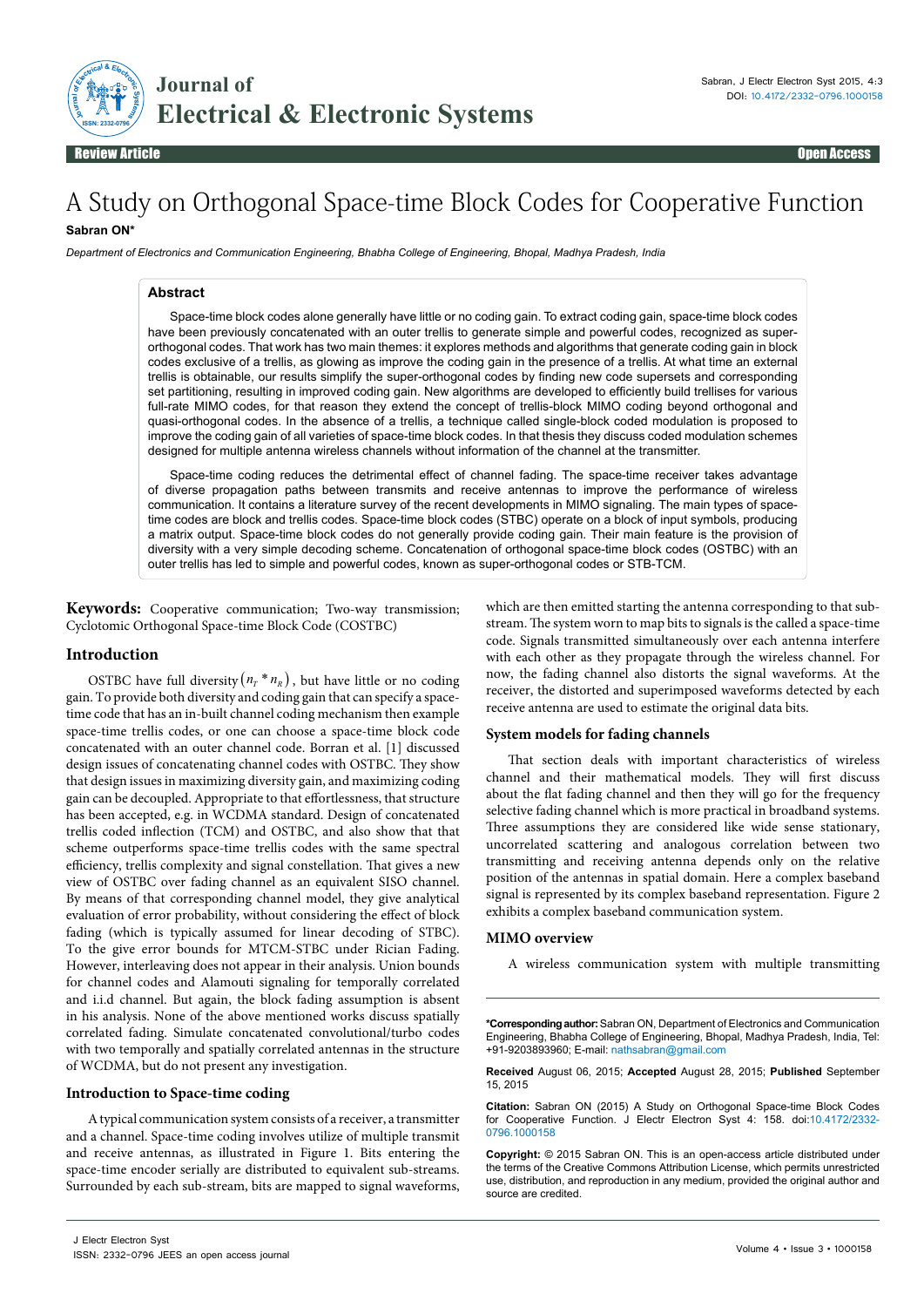

and receiving antenna elements is called a MIMO organization. The principle of that setup is that transmit signals can be thus designed, and obtain signals so processed, that bit-error rate (quality) or data rate (bit/sec) of the communication is enhanced. MIMO signaling operates by spreading the information across both space and time. Signal processing in time is the natural dimension of the digital communication data. Spatial processing is possible through the use of multiple spatially distributed antennas. MIMO spatial processing takes advantage of multipath propagation, which is a key feature of wireless channel. Multipath fading has been habitually obscurity in wireless transmission. However, MIMO successfully takes advantage of random fading [2-6] and when available, multipath delay spread [7,8] for improving the quality of wireless communication. That improved performance requires no extra spectrum, but demands added hardware and complexity (Figure 3).

**Multiple antennas:** Multiple antennas are used at both the transmitter and receiver to improve the system performance in Rayleigh fading channel. That chapter deals with the technique of designing multiple antenna systems to exploring spatial diversity in order to improve the system performance by increasing the signal to noise ratio. Spatial diversity primarily focuses on the modification techniques in the receive side, with the aim of overcoming fading caused by multipath propagation (Figure 4).

From the above upper bound, they can define the diversity gain of the code as the ex- potent of SNR, i.e.  $\mathbf{r}_\text{\tiny{M}}$  and coding gain as the multiplication of nonzero Eigen values. Therefore a good design criterion to guarantee full diversity is to make sure that for all possible code words C and E the matrix A(C,E) is full rank [2]. Then to increase the coding gain for a full diversity code, an additional good design

criterion is to maximize the minimum determinant of matrices A(C,E) for all C *6*= E. The above two criteria for designing space-time codes are called rank and determinant criterion respectively (Figure 5).

# **Algorithm of Space Time**

The overall capacity is the sum of capacities of each of these modes. Clearly, linear growth in the number of antennas is dependent on the properties of the eigen values. If they decay rapidly, then linear growth would not occur in practice. However, the eigen values have a known limiting distribution [9] that is unlikely that most eigen values are very small and the linear growth is indeed achieved. The capacity (2.1) is a random variable and does not give a single-number representation of channel quality. Two straightforward summaries are commonly used: the mean (or ergodic) capacity [9-11] and capacity outage [3,7,9,12]. Capacity outage measures (usually based on simulation) are often denoted C0:1 or C0:01, i.e., Now they can focus on the information theoretic capacity of a MIMO system. The MIMO signal model is

 $r = Hs + n$ 

Where r is the  $L_r \times 1$  received signal vector, s is the  $L_t \times 1$ transmitted signal vector and n is an *Lt* ×1 vector of additive noise terms, assumed i.i.d. complex Gaussian with each element having a variance equal to  $\sigma^2$ . For expediency they normalize the noise potheyr so in that chapter they assume  $\sigma^2 = 1$ . Note that the system equation represents a single MIMO user communicating over a fading channel



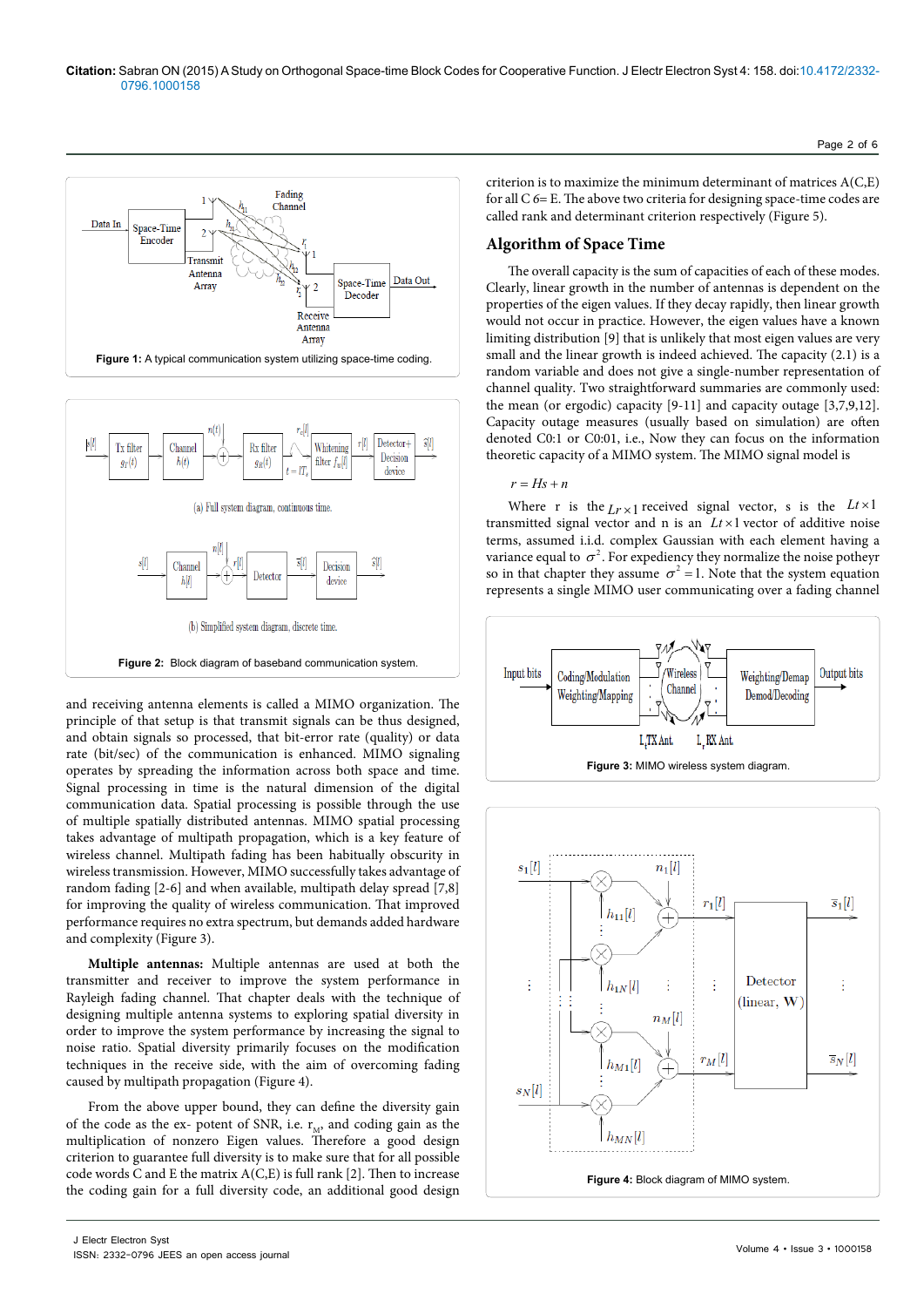

with additive white Gaussian noise (AWGN). The simply interference near is self-interference between the input streams to the MIMO system. Some authors have considered more general systems but most information theoretic results can be discussed in that simple context, so they use following equation as the basic system equation.

$$
A = \begin{pmatrix} A_{12} & A_{34} \\ -A_{34} & A_{12} \end{pmatrix} \begin{pmatrix} c_1 & c_2 & c_3 & c_4 \\ -c_2^* & c_1^* & -c_4^* & c_3^* \\ -c_3^* & -c_4^* & c_1^* & c_2^* \\ c_4 & -c_3 & -c_2 & c_1 \end{pmatrix}
$$
  

$$
c = \log_2 \left[ \det(I_{L_i} + \frac{\rho}{N} H Q H^*) \right] b / s / Hz
$$

For every input symbol sl, a space-time encoder generates  $\text{L}_\text{t}$  code symbols  $c_{l_1}, c_{l_1}, \ldots, c_{l_L t}$ . These Lt code symbols are transmitted simultaneously from the Lt transmit antennas. They define the code vector as  $c_i = [c_{i1}, c_{i1},..., c_{iLt}]^T$ . Suppose that the code vector sequence

$$
C = \{C_1, C_2, \ldots, C_L\}
$$

was transmitted. They consider the probability that the decoder decides erroneously in favor of the legitimate code vector sequence

$$
C = \{C_1, C_2, \dots, C_L\}
$$

Consider a frame or block of data of length L and define the Lt \_ LtError matrix A as

$$
A\left(C, C\right) = \sum_{l=1}^{L} (C_l - C_l)(C_l - C_l)^*
$$

If ideal channel state information (CSI)  $H(l)$ ,  $l = 1, ..., L$ , is available at the receiver, then it is possible to show that the probability of transmitting C and deciding in favor of  $\sim$ C is upper bounded for a Rayleigh fading channel [13]

$$
P\left(C \to \mathcal{C}\right) \leq \left(\prod_{i=1}^r \beta_i\right)^{-L_r} \left(E_s / 4N_o\right)^{-rL_r}
$$

### **Orthogonal space-time codes**

The Alamouti space-time code supports maximum-likelihood (ML) detection with linear processing at the receiver. The simple structure and linear detection of that code makes it very attractive; it has been adopted for both the W-CDMA and CDMA- 2000 standards. That scheme was later generalized in [14] to an arbitrary number of antennas. Here, they will brief review the basics of STBCs. Figure 6

J Electr Electron Syst ISSN: 2332-0796 JEES an open access journal

shows the baseband representation for Alamouti STBC with two antennas at the transmitter. The input symbols to the space-time block encoder are divided into groups of two symbols each. At a given symbol period, the two symbols in each group  $\{c_1, c_2\}$  are transmitted simultaneously from the two antennas. The signal transmitted from Antenna 1 is  $c_1$  and the signal transmitted from Antenna 2 is  $c_2$ . In the next symbol period, the signal  $-c^*$ <sub>2</sub> is transmitted from Antenna 1 and the signal  $c^*$ , is transmitted from Antenna 2. They assume a single-antenna receiver, and denote with h1 and h2 be the channels from the and second transmit antennas to the receive antenna, (Figure 7) respectively. The channel gains are constant over two consecutive symbol periods. The received signals can be expressed as

$$
r_1 = h_1 c_1 + h_1 c_2 + n_1
$$

$$
r_2 = h_1 {c_2}^* + h_2 {c_1}^* + n_1
$$

where r1 and r2 are the received signals over two consecutive symbol periods and n1 and n2 represent the receiver noise and are modeled as complex Gaussian random variables with zero mean and potheyr spectral density No=2 per dimension. They define the received signal vector =  $[r_I r_2^*]^T$ , the code symbol vector  $c = [c_1 c_2]^T$ , and the noise vector  $n = [n_1 n_2^*]^T$ . Equations (2.7) and (2.7) can be rewritten in a matrix form as  $r = Hc + n$ 

$$
H = \begin{pmatrix} h_1 & h_2 \\ h_2^* & -h_1^* \end{pmatrix}
$$

The matrix H represents a concatenation of the channel vector (h1 h 2) t and the Alamouti code. The vector n is a complex Gaussian random vector with zero mean and covariance No = 2. Let us define C as the set of all possible symbol pairs  $c = \{c_1, c_2\}$ . Diversity order provided by that scheme is 2Lr. Figure 7 shows a simplified block diagram for the receiver with two receive antennas. Note that the decision rule in (2.12)



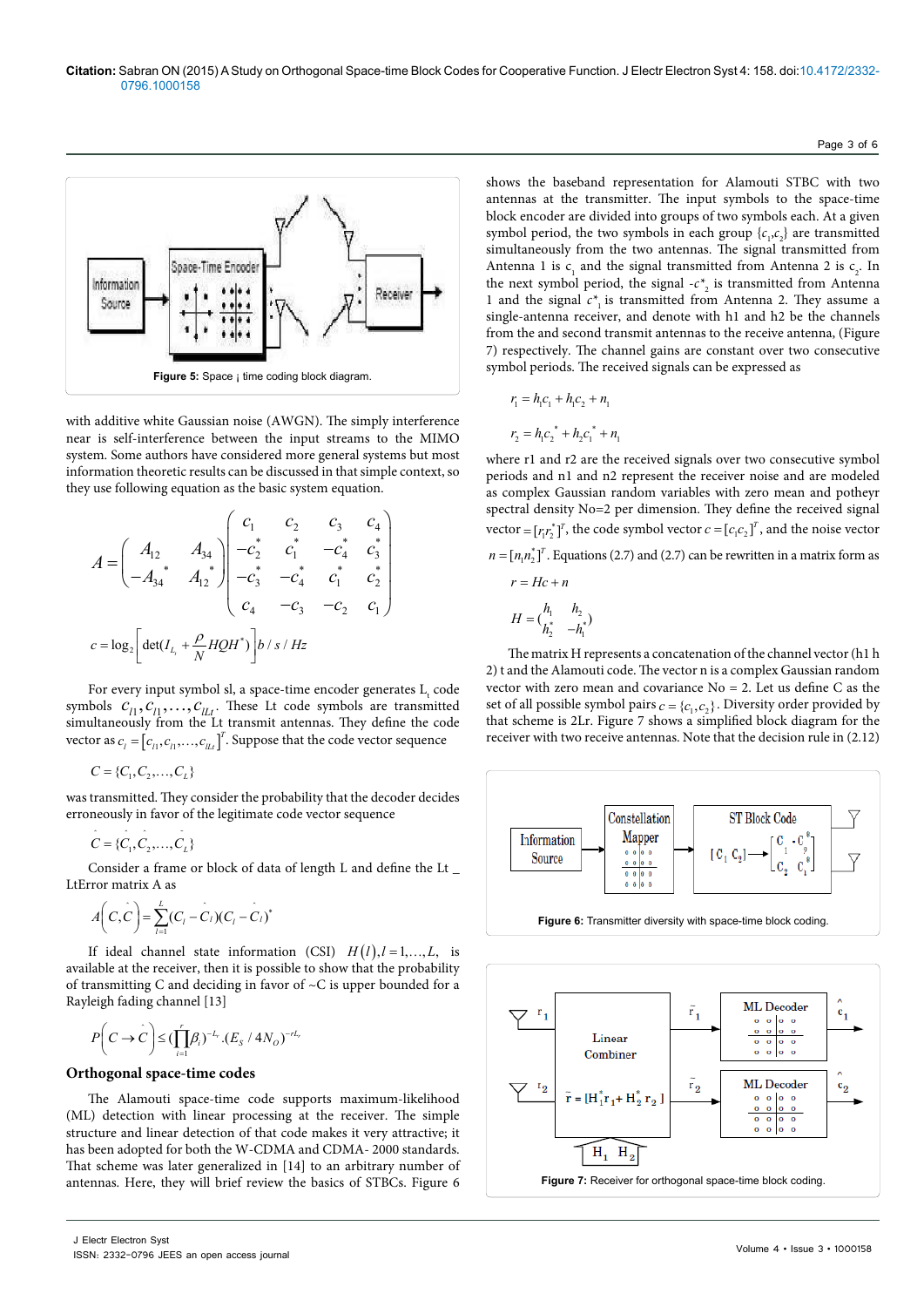and (2.14) amounts to performing a hard decision on  $\overline{r}$  and  $\overline{r_M} = \sum_{m=-N}^{L} H^*_{m} r_m$ =1 *m* respectively. Therefore, as shown in Figure 7, the received vector after

linear combining,  $r_M$ , can be considered as a soft decision for  $c_1$ and  $c_2$ , which can be utilized by any outer channel codes used in the system. Note also that for the above 2×2 STBC, the transmission rate is one symbol/transmission, and it achieves the maximum diversity order of 4 that is possible with a 2×2 system. The method of Alamouti can be generalized to more than two transmit antennas [15-18]. The resulting orthogonal codes are still optimally decoded with a linear receiver. Unfortunately, only a few codes with a rate of one symbol/ transmission are available, and for the case of general complex-valued signals, there is no orthogonal rate-1 code beyond the Alamouti code [14]. However, it is possible to design orthogonal codes by relaxing the rate requirement below one symbol/ transmission. For example, for  $L<sub>t</sub>=4$ , a rate 1/2 STBC is given by

$$
C = \begin{pmatrix} c_1 & -c_2 & -c_3 & -c_4 & c_1^* & -c_2^* & -c_3^* & -c_4^* \\ c_2 & c_1 & c_4 & -c_3 & c_2^* & c_1^* & c_4^* & -c_3^* \\ c_3 & -c_4 & c_1 & c_2 & c_3^* & -c_4^* & c_1^* & c_2^* \\ c_4 & c_3 & -c_2 & c_1 & c_4^* & c_3^* & -c_2^* & c_1^* \end{pmatrix}
$$

## **Quasi orthogonal space-time codes**

Earlier they saw that orthogonal codes allow a linear receiver, but in general they support a rate smaller than one symbol per transmission for  $L_t$  >2. Quasi-orthogonal codes compromise on a fully orthogonal code in order to achieve the full rate of one symbol per transmission for  $L_t$  >2 Recall that the Alamouti code is dinned by the following transmission matrix

$$
A_{12} = \begin{pmatrix} c_1 & c_2 \\ -c_2^* & c_1^* \end{pmatrix}
$$

Where the subscript [12] is to represent the in determinates  $c_1$  and  $\mathsf{c}_\mathsf{2}$  in the transmission matrix. Now, let us consider the following spacetime block code for four transmit antennas as

$$
A = \begin{pmatrix} A_{12} & A_{34} \\ -A_{34} & A_{12} \end{pmatrix} \begin{pmatrix} c_1 & c_2 & c_3 & c_4 \\ -c_2^* & c_1^* & -c_4^* & c_3^* \\ -c_3^* & -c_4^* & c_1^* & c_2^* \\ c_4 & -c_3 & -c_2 & c_1 \end{pmatrix}
$$

# **Literature Review**

Yudong et al. [2] investigated on a novel two-way cyclotomic orthogonal space-time transmission scheme (TCOSTS) is designed for asynchronous cooperative systems. In TCOSTS, the two terminals transmit signals to each other simultaneously to double the transmission rate. By exploiting cyclotomic orthogonal space-time block code (COSTBC), this scheme achieves full rate, full diversity and low decoding complexity. Also, higher diversity order is available by employing more relay nodes. Benefiting from OFDM asynchronous system architecture, operations implemented at relay nodes are very simple, and the scheme is tolerant of delays between relay nodes.

Qaja Walid et al. [3] studied a amplify-and-forward (AF) type cooperative wireless relay networks employing single bit closed-loop extended orthogonal space-time block coding (CL EO-STBC) over two selected cooperating relay nodes. Selection is performed from a set of NR available relay nodes each equipped with two antennas and outer convoluted coding is used to improve performance. A near-optimum detection scheme is used at the destination node for overcoming the effects of imperfect synchronization among selected relay nodes. Endto-end simulation results show that the employed detection scheme can effectively eliminate the interference components induced by a synchronism with low detection complexity. Furthermore, the one-bit feedback scheme and relay selection technique can enhance the overall system performance and outperform previous feedback methods.

Chambers et al. [4] investigated on a modified quasi-orthogonal space-time block coding (M QO-STBC) scheme with full diversity and code gain distance (CGD) for use in asynchronous relay networks. They implement an orthogonal frequency division multiplexing (OFDM) scheme with cyclic prefix (CP) at the source to mitigate the effects of random delays between the relay nodes and the destination caused by a-synchronism. The modified code is structured by using a proper signal rotation and set partitioning of two quasi-orthogonal codebooks. Furthermore, the best two relays are selected from a set of M available relays based on the end-to-end instantaneous path gains. Simulation results show that the OFDM-based scheme can significantly enhance the performance of the system under imperfect synchronization. Simulations also show that the relay selection improved the reliability of the link as compared to a conventional system.

Shan Ding and Rui Li [5] studied a novel coding system which can reduce the error rate and improve the image transmission performance in the asynchronous cooperative MIMO systems. They propose a combined coder of LDPC-STBC with guard intervals for Set Partitioning in Hierarchical Trees (SPIHT) coded image transmission. The linear dispersion structure is employed to accommodate the cooperative wireless communication network in the dynamic topology of structure, as they will as achieving higher throughput than conventional space time codes based on orthogonal designs. The LDPC encoder without girth-4 and the STBC encoder with guard intervals are introduced respectively. The experiment results show that the combined scheme can be the good error correcting codes and achieve better BER performance in the asynchronous cooperative communication. The combined scheme can improve the quality of the reconstructed image in the PSNR values and SPIHT coded image transmission in the asynchronous cooperative MIMO systems.

Elazreg et al. [6] investigated on distributed space time block codes (D-STBCs) are applied within an asynchronous two-way cooperative wireless relay network using two relay nodes. A parallel interference cancelation (PIC) detection scheme with low structural and computational complexity is applied at the terminal nodes in order to overcome the effect of imperfect synchronization among the cooperative relay nodes. Simulation results based on end-to-end bit error rate (BER) illustrate that the PIC detection algorithm can mitigate the inter symbol interference (ISI) introduced by the a-synchronism, and that only a small number of iterations is necessary within the PIC detection to improve the system performance.

Mannai et al. [7] studied a new robust closed-loop extended orthogonal space-time block coding (EO-STBC) scheme for twoway four relay networks over frequency selective fading channels with imperfect synchronization. It is a three time slot scheme where the first one is specified for the two terminals while the other two are specified for amplify-and-forward (AF) relays. An orthogonal frequency division multiplexing (OFDM) data structure is employed at the two terminals using cyclic prefix (CP) insertion to combat the effect of multi-paths and time a-synchronicity. Full spatial diversity with array gain and code rate of 2/3 is achieved through applying a simple feedback approach over only two relays. Simulation results are used to show the performance improvements resulting from the proposed system. Furthermore, our scheme uses a simple symbol-wise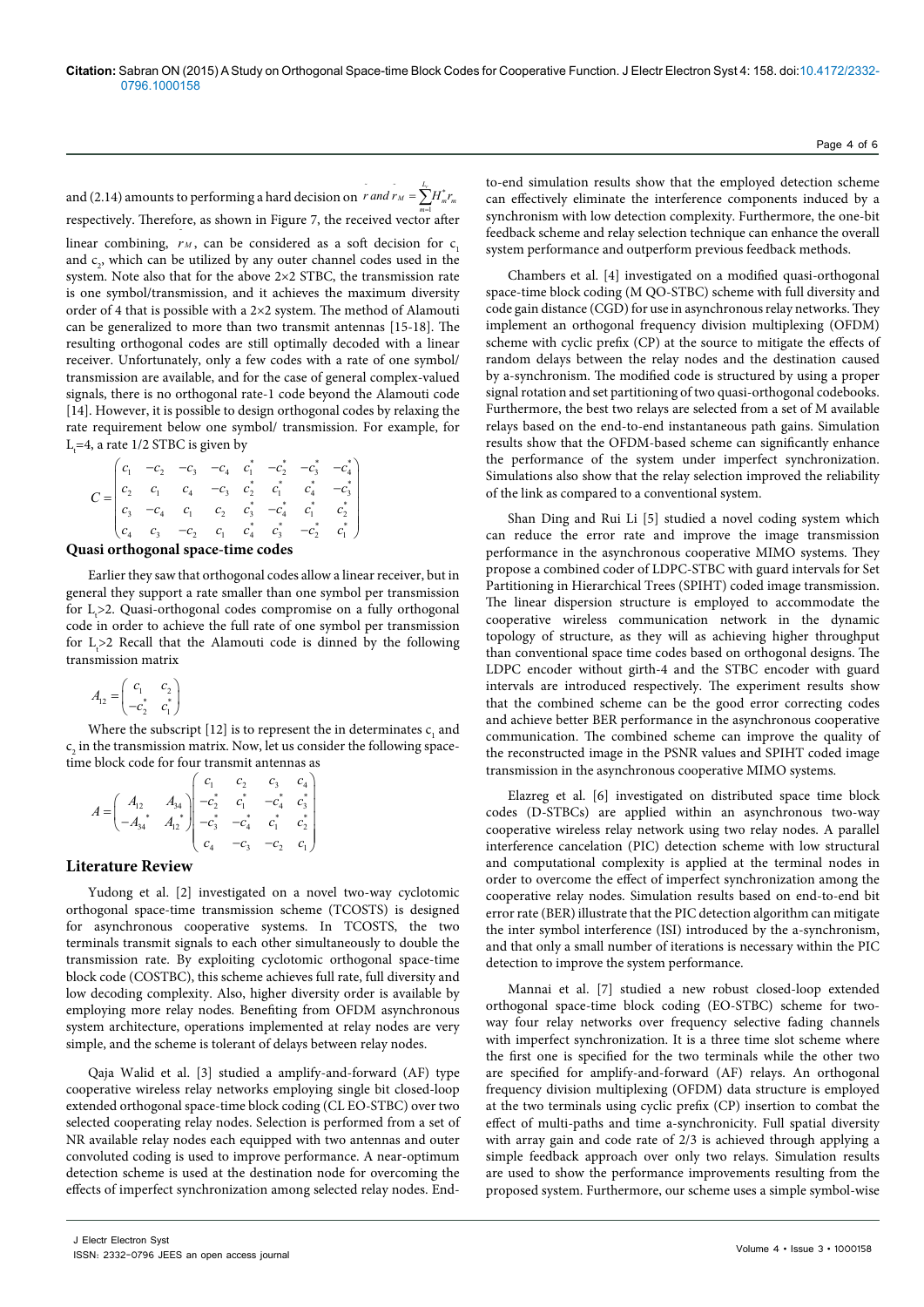maximum likelihood (ML) decoder to extract the information data.

#### **Problem Description**

The first challenge In general, diversity means using different dimensions of the channel, e.g. space, time, frequency, and so on, to get better the equivalent channel seen by the receiver. In that thesis they will specifically deal with one of the realizations of space diversity techniques termed as space-time codes. It is in general any modulation scheme which is designed for a multiple transmitter wireless system that tries to achieve antenna (space) range.

The problem of designs of space-time codes they are in the form of trellis coded modulation, and beginning exponential decoding complexity as the number of transmit antennas increased. After a while, simple transmitter diversity scheme which benefitted both full diversity of a two-transmit antenna channel as they will as simple Maximum-Likelihood (ML) decoding. The superior properties of that code inspired to inspect the existence of similar designs for more numbers of transmit antennas. In the container of complex codes, i.e. modulation schemes using complex constellation members, the authors proposed a structured modulation method, called Orthogonal Space-time Block Code that could send on average one symbol in every two time slots, in addition to achieved full diversity as they will as simple ML decoding.

#### **Motivation**

Although our intent is to present an analysis that is general and comprehensive. They will broaden existing results. They are supposing that the channel conditions are known exactly to the receiver, i.e. they have perfect channel state-information (CSI). They present the analysis in two parts. In investigate concatenated channel codes and orthogonal space-time block codes. That provides full diversity as they will as coding grow. As the outer codes, they consider convolutional codes, turbo codes, TCM and MTCM. Inside the succeeding part, they at hand generalized analysis for all space-time codes.

#### **Conclusions**

They recommend a new space-time code design technique by pruning code words from an expanded set of orthogonal space-time code words. They select the code words from the expanded set through an expurgation algorithm. The consequential codes exhibit attractive coding gains, while maintaining very reasonable decoding density. It is enlightening to revisit the varieties of space-time codes designed for diversity that also provide coding gain. The rest type is trellis spacetime codes, which allow coding gain but whose complexity is generally higher than block space-time codes.

The super-orthogonal codes of which are constructed by expanding block codebooks (e.g Alamouti) and building trellises on them. That is third type consists of codes presented in that function, which incorporate coding gain into the block code itself. Because they do not involve a trellis, this decoding complexity is smaller than either.

Than exploring a new family of codes known as Space-time codes for transmission in wireless Rayleigh fading channel using multiple antennas at either the transmitter or receiver side. Many subfamilies of space–time codes they are also set up. They examine the performance of these codes and a comparison between them is completed. Space– time codes can be readily implemented in DSP due to their simplicity in architecture and design. In addition to the performance of these codes they have also studied the diversity feature of each code.

# **Future Work**

The Space Time Coding could be implemented in distributed networks along with the Randomization system where each node of the network transmit an autonomous, arbitrary linear combination of the columns of a space time code matrix, irrespective of the number of cooperative node. That approach enables a novel design of the line to decentralize the relay transmission and yet obtain the same diversity as that of multi antenna organization. A distributed planning is advantageous in that there is no single point of failure, with the potential for continuous operation in the presence of individual terminal or node failures. They can also apply the STC to frequency selective channel.

## **References**

- 1. [Alotaibi FT, Chambers JA \(2009\) Robust orthogonal space-time block coding](http://ieeexplore.ieee.org/xpl/articleDetails.jsp?reload=true&arnumber=5671082)  [scheme for use in asynchronous cooperative relay networks, Cognitive Wireless](http://ieeexplore.ieee.org/xpl/articleDetails.jsp?reload=true&arnumber=5671082)  Systems (UKIWCWS), 1<sup>st</sup> UK-India International Workshop, Marrakechpp 1-5.
- 2. [Yudong M, Hua J, Sidan D \(2014\) Two-way cyclotomic orthogonal space-time](http://ieeexplore.ieee.org/xpl/login.jsp?tp=&arnumber=6785419&url=http%3A%2F%2Fieeexplore.ieee.org%2Fxpls%2Fabs_all.jsp%3Farnumber%3D6785419)  [transmission scheme for asynchronous cooperative systems. Computing,](http://ieeexplore.ieee.org/xpl/login.jsp?tp=&arnumber=6785419&url=http%3A%2F%2Fieeexplore.ieee.org%2Fxpls%2Fabs_all.jsp%3Farnumber%3D6785419)  [Networking and Communications \(ICNC\), International Conference, Honululupp](http://ieeexplore.ieee.org/xpl/login.jsp?tp=&arnumber=6785419&url=http%3A%2F%2Fieeexplore.ieee.org%2Fxpls%2Fabs_all.jsp%3Farnumber%3D6785419)  [686-690](http://ieeexplore.ieee.org/xpl/login.jsp?tp=&arnumber=6785419&url=http%3A%2F%2Fieeexplore.ieee.org%2Fxpls%2Fabs_all.jsp%3Farnumber%3D6785419).
- 3. [Qaja WM, Elazreg A, Chambers JA \(2013\) Near-Optimum Detection for Use in](http://ieeexplore.ieee.org/xpl/login.jsp?tp=&arnumber=6582800&url=http%3A%2F%2Fieeexplore.ieee.org%2Fxpls%2Fabs_all.jsp%3Farnumber%3D6582800)  [Closed-loop Distributed Space Time Coding with Asynchronous Transmission](http://ieeexplore.ieee.org/xpl/login.jsp?tp=&arnumber=6582800&url=http%3A%2F%2Fieeexplore.ieee.org%2Fxpls%2Fabs_all.jsp%3Farnumber%3D6582800)  [and Selection of Two Dual-Antenna Relays. Wireless Conference \(EW\),](http://ieeexplore.ieee.org/xpl/login.jsp?tp=&arnumber=6582800&url=http%3A%2F%2Fieeexplore.ieee.org%2Fxpls%2Fabs_all.jsp%3Farnumber%3D6582800)  Proceedings of 19<sup>th</sup> European, Guildford, United Kingdom 16-18.
- 4. [Manna MA, Qaja WM, Chambers JA \(2013\) OFDM-based modified quasi](http://ieeexplore.ieee.org/xpl/articleDetails.jsp?arnumber=6632072)[orthogonal space-time scheme for use in asynchronous cooperative networks](http://ieeexplore.ieee.org/xpl/articleDetails.jsp?arnumber=6632072)  with relay selection. Telecommunications (ICT), 20<sup>th</sup> International Conference, [Casablanca 1-4.](http://ieeexplore.ieee.org/xpl/articleDetails.jsp?arnumber=6632072)
- 5. [Ding S, Rui L \(2012\) A combined scheme of LDPC-STBC for image](http://ieeexplore.ieee.org/xpl/login.jsp?tp=&arnumber=6296575&url=http%3A%2F%2Fieeexplore.ieee.org%2Fiel5%2F6287113%2F6296540%2F06296575.pdf%3Farnumber%3D6296575)  [transmission in asynchronous cooperative MIMO systems. Wireless Advanced](http://ieeexplore.ieee.org/xpl/login.jsp?tp=&arnumber=6296575&url=http%3A%2F%2Fieeexplore.ieee.org%2Fiel5%2F6287113%2F6296540%2F06296575.pdf%3Farnumber%3D6296575)  [\(WiAd\), London 90-94.](http://ieeexplore.ieee.org/xpl/login.jsp?tp=&arnumber=6296575&url=http%3A%2F%2Fieeexplore.ieee.org%2Fiel5%2F6287113%2F6296540%2F06296575.pdf%3Farnumber%3D6296575)
- 6. [Mannai UN, Abdurahman FM, Elazreg AM, Chambers JA \(2011\) Orthogonal](http://ieeexplore.ieee.org/xpl/login.jsp?tp=&arnumber=5982790&url=http%3A%2F%2Fieeexplore.ieee.org%2Fxpls%2Fabs_all.jsp%3Farnumber%3D5982790)  [space time block coding for two-way wireless relay networks under imperfect](http://ieeexplore.ieee.org/xpl/login.jsp?tp=&arnumber=5982790&url=http%3A%2F%2Fieeexplore.ieee.org%2Fxpls%2Fabs_all.jsp%3Farnumber%3D5982790)  [synchronization. Wireless Communications and Mobile Computing Conference](http://ieeexplore.ieee.org/xpl/login.jsp?tp=&arnumber=5982790&url=http%3A%2F%2Fieeexplore.ieee.org%2Fxpls%2Fabs_all.jsp%3Farnumber%3D5982790)  (IWCMC), 7<sup>th</sup> International, Istanbul 1694-1697.
- 7. [Alotaibi FT, Abdurahman F, Mannai U, Chambers JA \(2011\) Extended](http://ieeexplore.ieee.org/xpl/login.jsp?tp=&arnumber=6004933&url=http%3A%2F%2Fieeexplore.ieee.org%2Fxpls%2Fabs_all.jsp%3Farnumber%3D6004933)  [orthogonal space-time block coding scheme in asynchronous two-way](http://ieeexplore.ieee.org/xpl/login.jsp?tp=&arnumber=6004933&url=http%3A%2F%2Fieeexplore.ieee.org%2Fxpls%2Fabs_all.jsp%3Farnumber%3D6004933)  [cooperative relay networks over frequency-selective fading channels. Digital](http://ieeexplore.ieee.org/xpl/login.jsp?tp=&arnumber=6004933&url=http%3A%2F%2Fieeexplore.ieee.org%2Fxpls%2Fabs_all.jsp%3Farnumber%3D6004933)  Signal Processing (DSP), 2011 17<sup>th</sup> International Conference, Corfu 1-5.
- 8. [Elazreg AM, Chambers JA \(2011\) Distributed one bit feedback extended](http://ieeexplore.ieee.org/xpl/login.jsp?tp=&arnumber=5947100&url=http%3A%2F%2Fieeexplore.ieee.org%2Fxpls%2Fabs_all.jsp%3Farnumber%3D5947100)  [orthogonal space time coding based on selection of cyclic rotation for](http://ieeexplore.ieee.org/xpl/login.jsp?tp=&arnumber=5947100&url=http%3A%2F%2Fieeexplore.ieee.org%2Fxpls%2Fabs_all.jsp%3Farnumber%3D5947100)  [cooperative relay networks. Acoustics, Speech and Signal Processing](http://ieeexplore.ieee.org/xpl/login.jsp?tp=&arnumber=5947100&url=http%3A%2F%2Fieeexplore.ieee.org%2Fxpls%2Fabs_all.jsp%3Farnumber%3D5947100)  [\(ICASSP\), 2011 IEEE International Conference, Prague, Czech Republic](http://ieeexplore.ieee.org/xpl/login.jsp?tp=&arnumber=5947100&url=http%3A%2F%2Fieeexplore.ieee.org%2Fxpls%2Fabs_all.jsp%3Farnumber%3D5947100)  [3340-3343](http://ieeexplore.ieee.org/xpl/login.jsp?tp=&arnumber=5947100&url=http%3A%2F%2Fieeexplore.ieee.org%2Fxpls%2Fabs_all.jsp%3Farnumber%3D5947100).
- 9. [Jing Y, Jafarkhani H \(2007\) Using orthogonal and quasi-orthogonal designs in](http://ieeexplore.ieee.org/xpl/login.jsp?tp=&arnumber=4373409&url=http%3A%2F%2Fieeexplore.ieee.org%2Fiel5%2F18%2F4373387%2F04373409.pdf%3Farnumber%3D4373409)  [wireless relay networks. IEEE TransInf Theory 53: 4106-4118](http://ieeexplore.ieee.org/xpl/login.jsp?tp=&arnumber=4373409&url=http%3A%2F%2Fieeexplore.ieee.org%2Fiel5%2F18%2F4373387%2F04373409.pdf%3Farnumber%3D4373409).
- 10. [Talwar S, Jing Y, Shahbazpanahi S \(2011\) Joint relay selection and power](http://ieeexplore.ieee.org/xpl/login.jsp?tp=&arnumber=5657242&url=http%3A%2F%2Fieeexplore.ieee.org%2Fiel5%2F97%2F5672529%2F05657242.pdf%3Farnumber%3D5657242)  [allocation for two-way relay networks. IEEE Signal Process Letters 18: 91-94](http://ieeexplore.ieee.org/xpl/login.jsp?tp=&arnumber=5657242&url=http%3A%2F%2Fieeexplore.ieee.org%2Fiel5%2F97%2F5672529%2F05657242.pdf%3Farnumber%3D5657242).
- 11. [Gesbert D, Sha M, Shiu D, Smith PJ, Naguib A \(2003\) From theory to practice:](http://ieeexplore.ieee.org/xpl/login.jsp?tp=&arnumber=1192168&url=http%3A%2F%2Fieeexplore.ieee.org%2Fiel5%2F49%2F26726%2F01192168)  [An overview of MIMO space-time coded wireless systems. IEEE J Select Areas](http://ieeexplore.ieee.org/xpl/login.jsp?tp=&arnumber=1192168&url=http%3A%2F%2Fieeexplore.ieee.org%2Fiel5%2F49%2F26726%2F01192168)  [Commun 21: 281-302](http://ieeexplore.ieee.org/xpl/login.jsp?tp=&arnumber=1192168&url=http%3A%2F%2Fieeexplore.ieee.org%2Fiel5%2F49%2F26726%2F01192168).
- 12. [Huo Q, Song L, Li Y, Jiao B \(2012\) A distributed differential space-time coding](http://ieeexplore.ieee.org/xpl/login.jsp?tp=&arnumber=6212406&url=http%3A%2F%2Fieeexplore.ieee.org%2Fiel5%2F78%2F4359509%2F06212406.pdf%3Farnumber%3D6212406)  [scheme with analog network coding in two-way relay networks. IEEE Trans.](http://ieeexplore.ieee.org/xpl/login.jsp?tp=&arnumber=6212406&url=http%3A%2F%2Fieeexplore.ieee.org%2Fiel5%2F78%2F4359509%2F06212406.pdf%3Farnumber%3D6212406)  [Signal Process 60: 4998-5004](http://ieeexplore.ieee.org/xpl/login.jsp?tp=&arnumber=6212406&url=http%3A%2F%2Fieeexplore.ieee.org%2Fiel5%2F78%2F4359509%2F06212406.pdf%3Farnumber%3D6212406).
- 13. [Maric I, Yates RD \(2010\) Bandwidth and power allocation for cooperative](http://ieeexplore.ieee.org/xpl/login.jsp?tp=&arnumber=5437440&url=http%3A%2F%2Fieeexplore.ieee.org%2Fxpls%2Fabs_all.jsp%3Farnumber%3D5437440)  [strategies in Gaussian relay networks. IEEE Trans Inf Theory 56: 1880-1889](http://ieeexplore.ieee.org/xpl/login.jsp?tp=&arnumber=5437440&url=http%3A%2F%2Fieeexplore.ieee.org%2Fxpls%2Fabs_all.jsp%3Farnumber%3D5437440).
- 14. [Jafarkhani H \(2005\) Space-time coding: Theory and practice, Cambridge](http://www.ece.uci.edu/~hamidj/book.html)  [University Press](http://www.ece.uci.edu/~hamidj/book.html).
- 15. [Zhao Y, Adve R, Lim TJ \(2007\) Improving amplify-and-forward relay networks:](http://ieeexplore.ieee.org/xpl/login.jsp?tp=&arnumber=4290052&url=http%3A%2F%2Fieeexplore.ieee.org%2Fiel5%2F7693%2F4290009%2F04290052)  [optimal power allocation versus selection. IEEE TransWireless Commun 6:](http://ieeexplore.ieee.org/xpl/login.jsp?tp=&arnumber=4290052&url=http%3A%2F%2Fieeexplore.ieee.org%2Fiel5%2F7693%2F4290009%2F04290052)  [3114-3123](http://ieeexplore.ieee.org/xpl/login.jsp?tp=&arnumber=4290052&url=http%3A%2F%2Fieeexplore.ieee.org%2Fiel5%2F7693%2F4290009%2F04290052).
- 16. [Huang Q, Ghogho M, Wei J, Ciblat P \(2010\) Practical timing and frequency](http://ieeexplore.ieee.org/xpl/login.jsp?tp=&arnumber=5439770&url=http%3A%2F%2Fieeexplore.ieee.org%2Fxpls%2Fabs_all.jsp%3Farnumber%3D5439770)